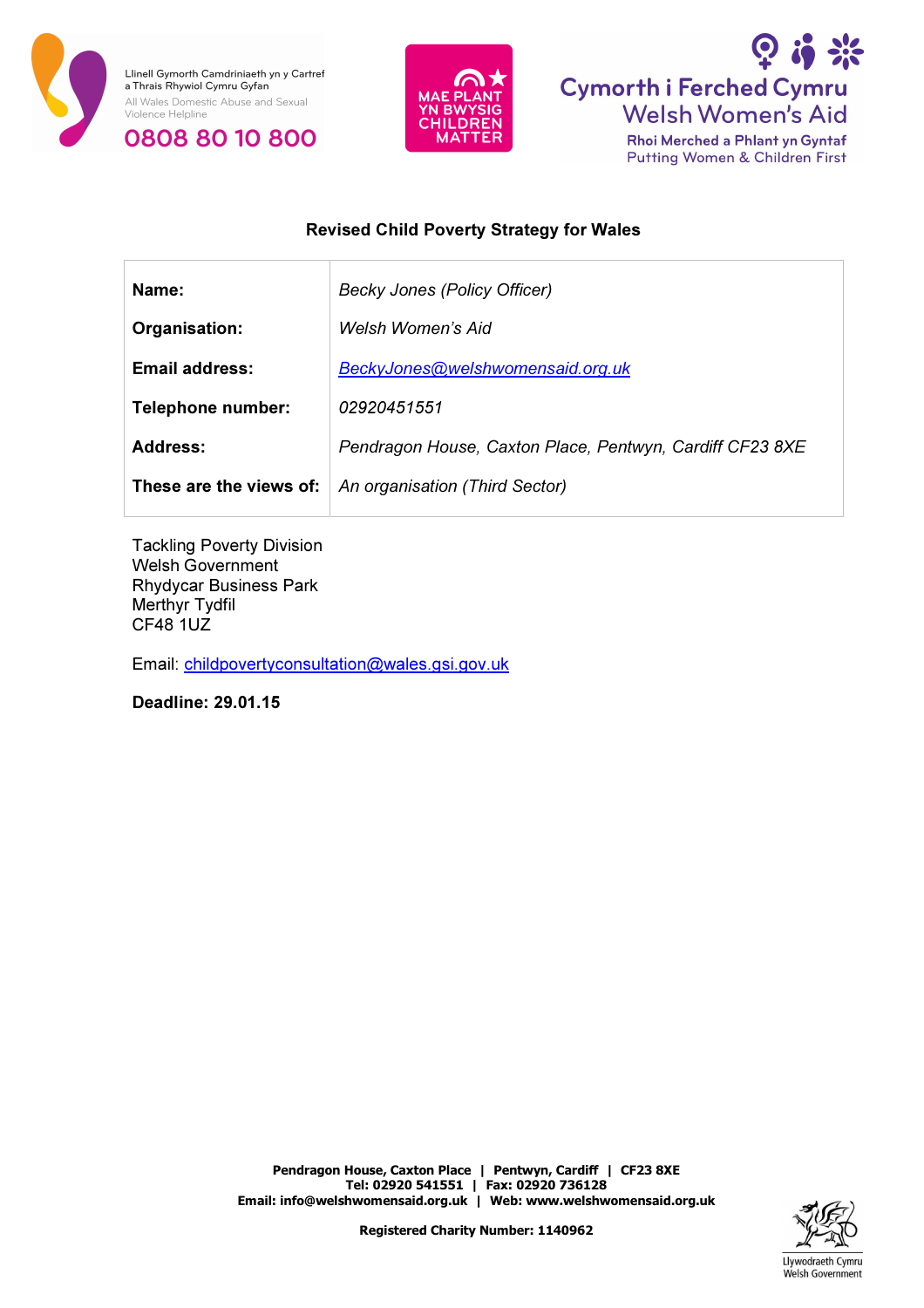





#### 1 Introduction: About Welsh Women's Aid

- 1.1 Welsh Women's Aid is the lead national organisation in Wales, providing the voice of local services and survivors to government as well as campaigning, influencing policy and practice, and innovating to end domestic abuse and violence against women across Wales and the UK. Welsh Women's Aid is a membership organisation for 27 independent, specialist services in Wales which provide a range of support, advocacy and prevention services for women, children and families affected by domestic abuse.
- 1.2 We also deliver essential national and local services and projects across Wales, including the All Wales Domestic Abuse and Sexual Violence Helpline – a 24 hour helpline for victims, concerned others and professionals; the Children Matter Project – to improve support for children and young people across Wales who are affected by domestic abuse; an Accredited Training Centre – Welsh Women's Aid is an Agored Cymru centre, developing and delivering training in domestic abuse accredited qualifications for member organisations and external agencies; and delivering services for women and children in North Wales (Wrexham and Colwyn Bay) by providing refuges, outreach and community advocacy and support for women and children affected by domestic abuse.
- 1.3 Despite progress that has been made in Wales, research studies continue to find alarming and persistently high levels of violence against women and girls:
	- In Wales in 2013/14, there were 6,325 prosecutions of violence against women and girls offences, with a conviction rate of 76.7%. Of these, 5,637 were cases of domestic abuse; 257 cases of rape, and 431 cases of sexual offences.
	- Welsh Women's Aid's members supported 9,337 women in 2013/14, with 2,263 women entering refuge;
	- The All Wales Domestic Abuse & Sexual Violence Helpline (managed by Welsh Women's Aid) supported 27,972 callers in 2013/14.
- 1.4 Our response to this consultation is informed by our 37 years' experience of responding to and preventing domestic abuse as a national membership organisation, ensuring the experiences of our direct and member services and survivors inform improvements in legislation, policy and practice

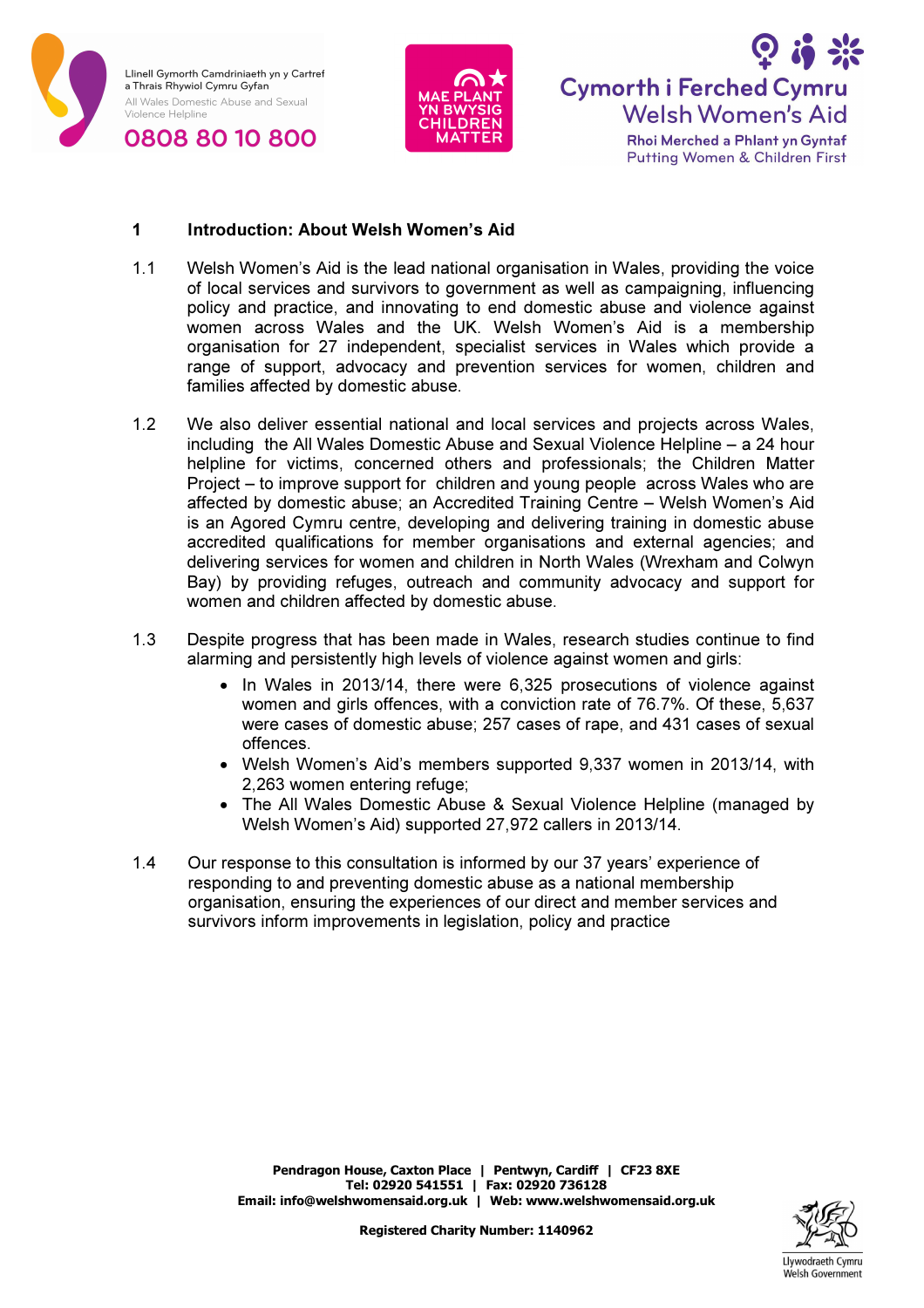





Rhoi Merched a Phlant yn Gyntaf Putting Women & Children First

## Summary of Recommendations

Welsh Women's Aid recommends:

- 1. Need for explicit connection being made in the strategy between child poverty, women's poverty and how this can be exacerbated by experiences of domestic abuse;
- 2. Prevention of violence against women and girls through the education system and the effect on improved attainment, achievement and aspirations, both when girls and young women are within the education system and after they have left education;
- 3. Recognition for the impacts of welfare reform and disproportionate effect on women and their children and the links to poverty;
- 4. Recognition of the disproportionate effect of poverty on single parents, who are most likely to be women;
- 5. Recommend use of STAR (Safety, Trust and Respect) suite of services, aiming to support children and young people who are affected by domestic abuse, ensuring they can access to consistent high quality services. It also enables children and young people to develop respectful relationships in their own lives, preventing abuse in future relationships and consequential links to poverty;
- 6. Increased access to the Flying Start Program for women fleeing domestic abuse in order to prevent increased likelihood of poverty;
- 7. Recognition for the effectiveness of accredited domestic abuse perpetrator programmes as suggested through the results of the Mirabal Research study, and the role of this in preventing poverty;
- 8. Recommend that domestic abuse specialist support services are identified as key partners in local and national collaborations to end child poverty;
- 9. Implement two further indicators specific to monitoring effectiveness of domestic abuse prevention: a) percentage of children accessing domestic abuse prevention services (i.e. STAR suite of services); and b) number of adults who have been referred to a domestic abuse prevention programme (with detail whether this be STAR services, an Accredited perpetrator Programme, Pattern Changing Programme, Freedom Programme amongst those available).

#### 2. Response

2.1 Do you agree with our proposal to maintain our ambition to eradicate child poverty by 2020?

Welsh Women's Aid agrees and supports the Welsh Government's commitment to addressing the causes and consequences of child poverty by 2020.

2.2 Do you agree with our proposal to continue with our existing three strategic objectives for tackling child poverty?

Welsh Women's Aid agrees with the proposal to continue with the existing three strategic objectives. We would welcome the explicit connection being made in the strategy between child poverty, women's poverty and how this can be exacerbated by experiences of domestic abuse. As noted by the Women's Budget Group report 'Women's and children's poverty: making the links' managing poverty can

Pendragon House, Caxton Place | Pentwyn, Cardiff | CF23 8XE Tel: 02920 541551 | Fax: 02920 736128 Email: info@welshwomensaid.org.uk | Web: www.welshwomensaid.org.uk

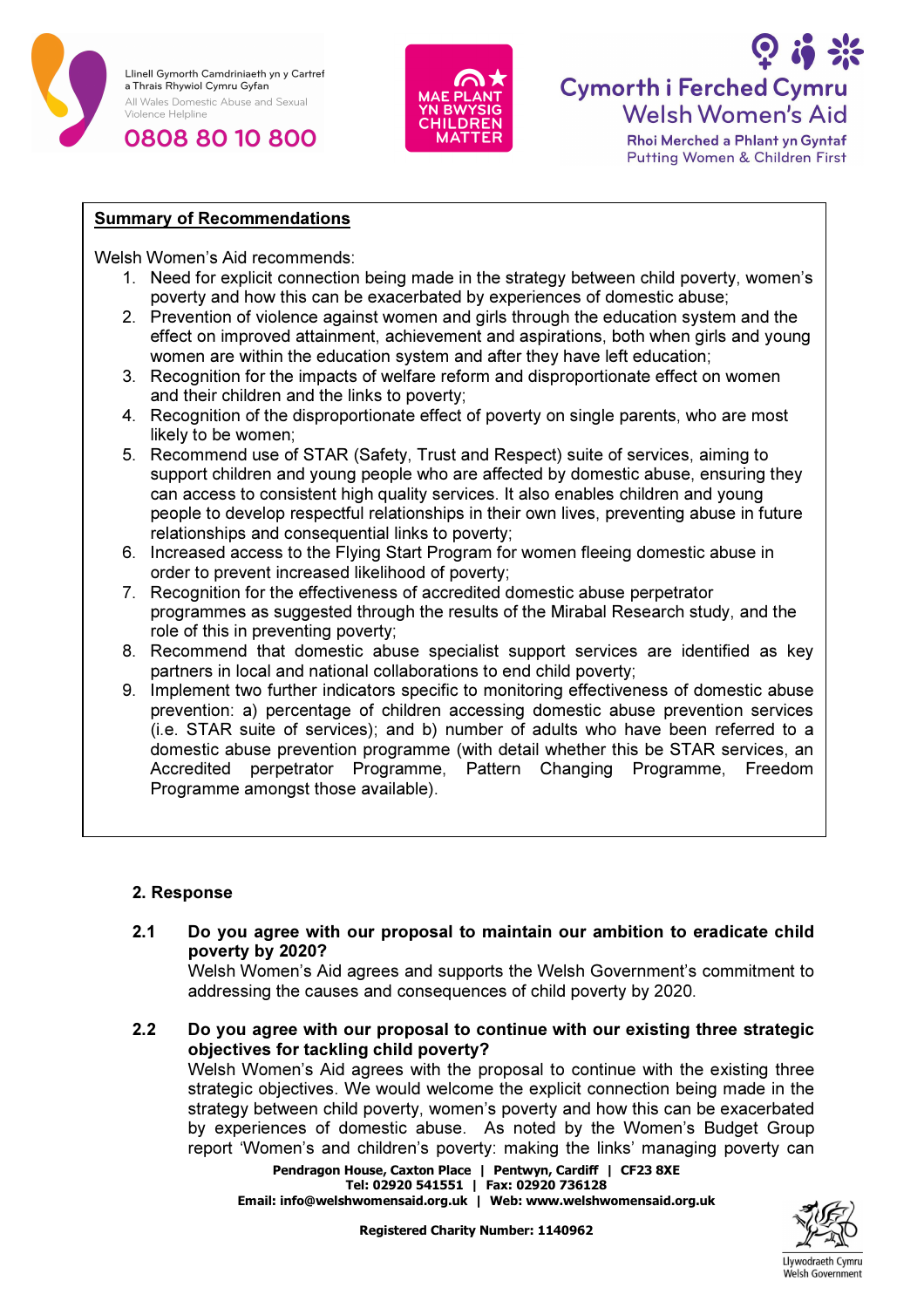





'damage mothers' physical and mental health and well-being, particularly in instances of debt or domestic violence'.<sup>1</sup>

#### 2.3 Are the policies and programmes underpinning our strategic objectives the right ones?

### 2.3.1 Early Years, Education and Healthy Relationships

Welsh Women's Aid commends Welsh Government's commitment to preventing poverty by investing in early years programmes and policies, designed to encourage equality in attainment. However, the effect of domestic abuse and violence against women and girls and its links to poverty should be recognised and prioritised in the strategy. Poverty does not cause domestic abuse, however can exacerbate abuse that already exists, and increase a victim's financial vulnerability. It is therefore crucial to tackle violence against women and girls and encourage healthy relationships from a young age, as well as challenging what may already be happening within a young person's relationship if we are to successfully eradicate child poverty by 2020.

- 2.3.2 The coincidence of living with poverty and domestic abuse can significantly impact on a child's educational attainment, meaning those with low levels of attainment may be suffering for multiple intersecting disadvantage<sup>2</sup>. This could include children being prevented from going to school, a child truanting from school to protect a parent or carer, arriving late to school (often exhausted) and a chaotic lifestyle which can mean that children attend school on an ad-hoc basis. Other effects may include:
	- Developmental difficulties babies may be slower in learning to crawl, walk, and talk and in being potty trained;
	- Significantly more behavioural and emotional problems: externalised behaviours may include aggression and anti-social behaviour, including in class;
	- Internalised behaviours are reflected in depression, anxiety and other trauma symptoms;
		- Below average school performance;
		- Higher rates of absences from school;
		- •A lack of concentration, falling asleep in class, and becoming easily distracted and disruptive.
- 2.3.3 Domestic abuse can lead to significant disruption to a child's education. While support workers do all they can to minimise disruption to education, children living in refuges face additional barriers to education. It may take weeks or even months for a child who has been moved out of their area to gain a school space. This may also have an impact on future education and employment, which can lead to an

Pendragon House, Caxton Place | Pentwyn, Cardiff | CF23 8XE Tel: 02920 541551 | Fax: 02920 736128 Email: info@welshwomensaid.org.uk | Web: www.welshwomensaid.org.uk



<sup>&</sup>lt;sup>1</sup> Women's Budget Group report 'Women's and children's poverty: making the links' <u>http://www.wbq.org.uk/documents/WBGWomensandchildrenspoverty.pdf</u><br><sup>2</sup> Welsh Women's Aid briefing Dec 2013 'Links between Domestic Abuse, P

http://www.welshwomensaid.org.uk/index.php?option=com\_content&view=article&id=495:wwa-briefing-on-links-between-domestic-abuse-poverty-aeducation&catid=35:news&Itemid=168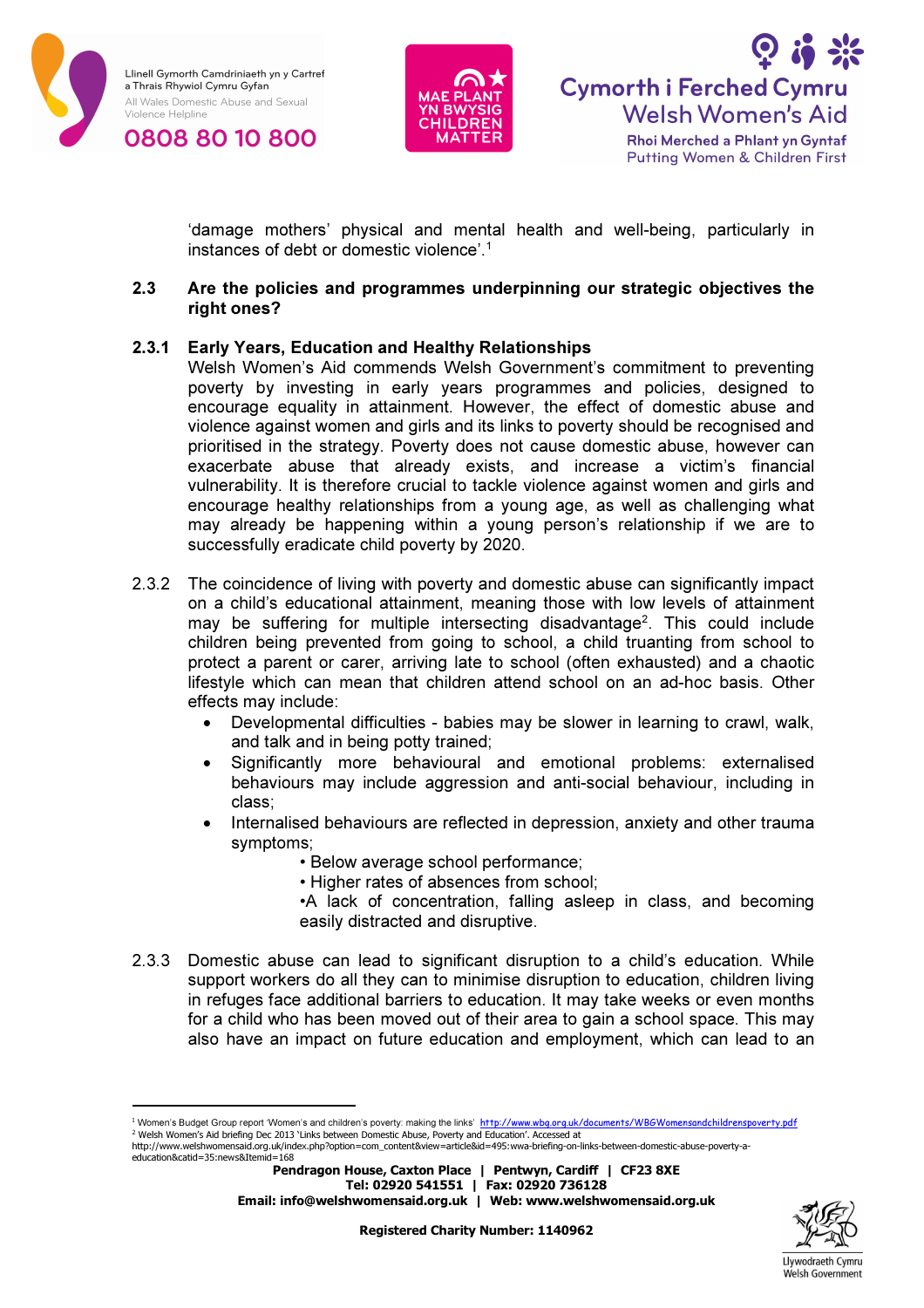





increased risk of poverty in the future, if an individual is unable to gain qualifications or a job $3$ .

- 2.3.4 In refuges, some children may not be able to access the space or quiet to complete school work or may not have the 'head space' to be able to keep up with school work. Leaving home and moving to refuge is a huge change and has a significant impact on children. Data collected by Welsh Women's Aid showed that 34% of children in refuge had no access to schooling<sup>4</sup> .
- 2.3.5 It is also vital to tackle violence against women for young people who may be suffering personal abuse through their own relationships, with 16 to 24 year olds being twice as likely to be a victim as those aged 25 to 34 5 . Young people affected by violence and bullying are likely to have lower attendance rates, as well as reduced capabilities to engage in education and therefore to attain and progress, which are contributing factors to living in poverty. Within the Women's Budget Group report they explain 'One consequence of economic dependency may be to trap women in violent relationships, a point made at the meeting of the England Platform of UKCAP<sup>'6</sup> For example, there is evidence to suggest the following<sup>7</sup>:
	- The stereotyping of young women and girls as sexual objects and sexually available may negatively influence girls' achievements and opportunities through restricting their aspirations;
	- Young BME women are subject to particular racialised and gendered stereotyping as hyper-sexual, which limits and restricts their aspirations;
	- There are links between teenage pregnancy and non-consensual sex, which are based on gendered dynamics of pressure, coercion and expectation and may be reinforced by media representations of sex – ensuring good quality sex and healthy relationships education is available to young people is critical in terms of ensuring safety, preventing VAW, and increasing attainment.
- 2.3.6 Preventing violence against women and girls through the education system would therefore have the additional desirable effect of improving attainment, achievement and aspirations, both when girls and young women are within the education system and after they have left education. This in turn would enable more positive outcomes with regards health, well-being, access to employment and a move away from poverty in future.

# 2.3.7 Impacts of Welfare Reform

Welsh Women's Aid agrees with the Welsh Government's commitment to mitigating the effects of welfare reform and austerity on the most vulnerable within

4 Ibid.

Tel: 02920 541551 | Fax: 02920 736128

Email: info@welshwomensaid.org.uk | Web: www.welshwomensaid.org.uk



<sup>&</sup>lt;sup>3</sup> Welsh Women's Aid briefing Dec 2013 'Links between Domestic Abuse, Poverty and Education'. Accessed at

http://www.welshwomensaid.org.uk/index.php?option=com\_content&view=article&id=495:wwa-briefing-on-links-between-domestic-abuse-poverty-aeducation&catid=35:news&Itemid=168

<sup>5</sup> Office of National Statistics Report 'Focus on: Violent Crime and Sexual

Offences, 2011/12′ 7<sup>th</sup> February 2013. Pg 4 accessed through; http://www.ons.gov.uk/ons/dcp171778\_298904.pdf<br><sup>6</sup> Women's Budget Group report 'Women's and children's poverty: making the links' <u>http://www.wbg.org.uk/docum</u>

<sup>7</sup> Violence Against Women Action Group Report 'Priorities for a Violence against Women (wales Bill) http://walesvawgroup.com/wp-content/uploads/2012/10/vaw-

Pendragon House, Caxton Place | Pentwyn, Cardiff | CF23 8XE priorities-for-vaw-wales-bill.pdf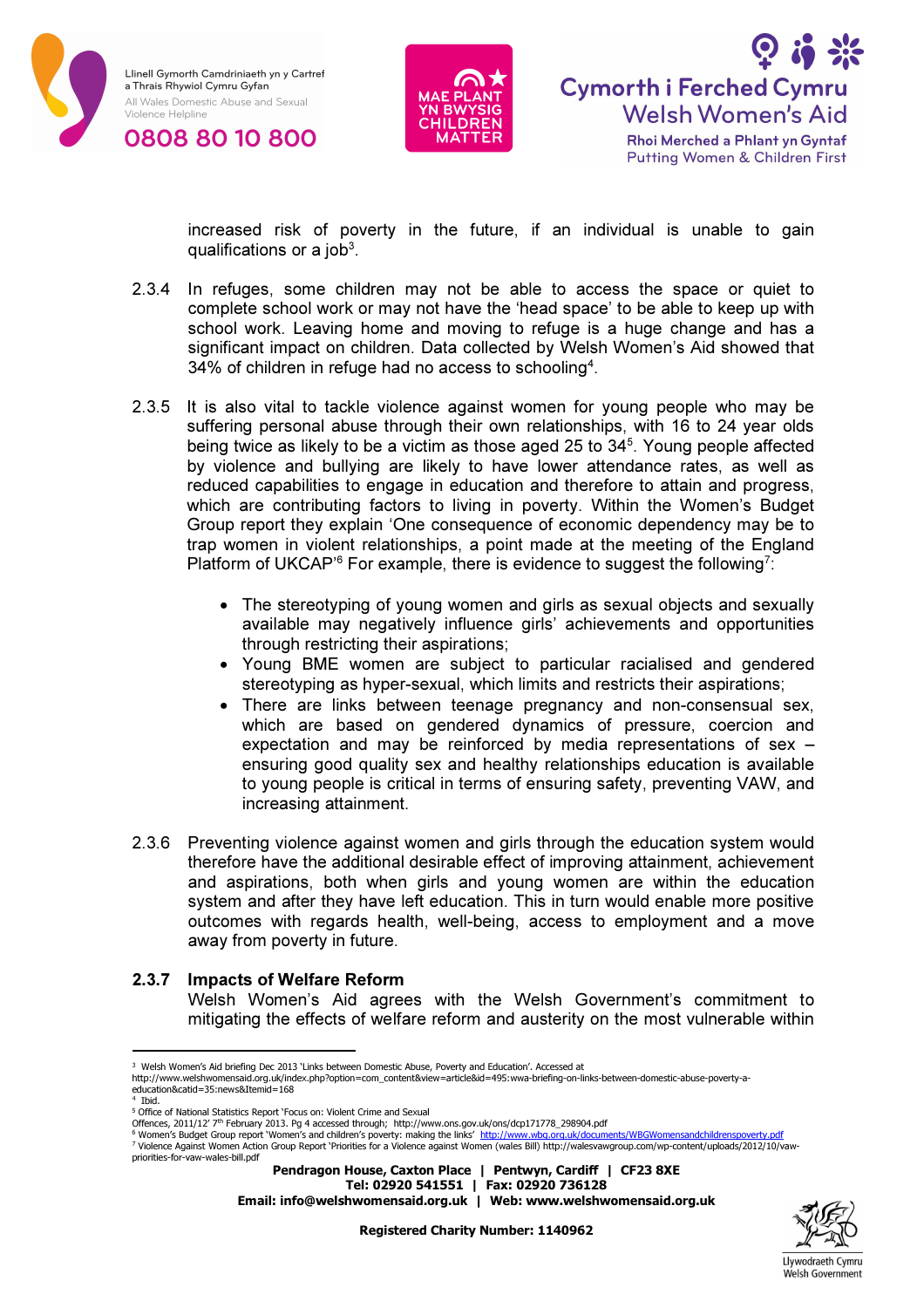





our society. Although the effect of these reforms cannot be measured fully at this stage of implementation, measures designed to mitigate the disproportionate effect on women and their children needs to be taken in to account.

- 2.3.8 There are a number of elements of welfare reform that will disproportionately effect women, including the changes to housing benefit: 54% of social housing tenants are women<sup>8</sup> and 66% of those claiming housing benefit reside in social housing.
- 2.3.9 By default the under-occupation measures within housing benefit the 'spare room subsidy' – will also have a greater effect on women as the most likely group to reside in social housing, meaning they could be deducted up to 25% of their benefit for occupying a home with multiple bedrooms. This is also significant for women who are victims of domestic abuse who have had their home altered through 'target hardening' to create a panic room for increased security.
- 2.3.10 The changes to Income Support (IS) will also have a disproportionate effect on women. Many women are eligible for IS on the grounds of being lone parents, with over 50% of all women in receipt of IS claiming on these grounds. As of 2012 a lone parent who's youngest child is over the age of five will no longer be able to claim IS solely on the grounds of being a lone parent. As women are more likely to be lone parents (women representing 97% of all lone parent IS claimants) they will be financially impacted the most by this change.
- 2.3.11 UK figures show 96% of all claimants of IS with the youngest children being 5-6 years old were women, which is comparable to Wales. Almost all lone parents in this category will therefore be transferred onto job seekers benefits. It must be noted that the majority of individuals receiving IS were actually employed (57% of claimants in 2009) and as revealed through DWP assessment notes - this group in particular 'tend to fair worse in terms of employment outcomes'. <sup>9</sup>
- 2.3.12 It is also important to note for those claiming IS or job seeking benefits that has been through a sustained period of recession and unemployment meaning that the availability of jobs for claimants is restricted. As the majority of the claimants will also be women, it is important to consider whether the labour market is adaptable to the needs of women entering it after extended periods of leave, which may be due to raising children, illness or relocation due to domestic abuse.

#### 2.3.13 Poverty and the effects on domestic abuse

Welsh Women's Aid feels that within any strategy to tackle poverty the effect of domestic abuse and its link to poverty need to be addressed. Poverty can be an exacerbating factor within an abusive relationship, as well as a tool to control a



<sup>8</sup> Stats for wales, WG 2012

<sup>9</sup> Department for Work and Pensions. 2011. Removing Income Support eligibility for lone parents with a youngest child aged five or over: Equality Impact Assessment, March 2011. Accessed 19<sup>th</sup> September 2012. enter<br>http://www.docs.com/docs/enter-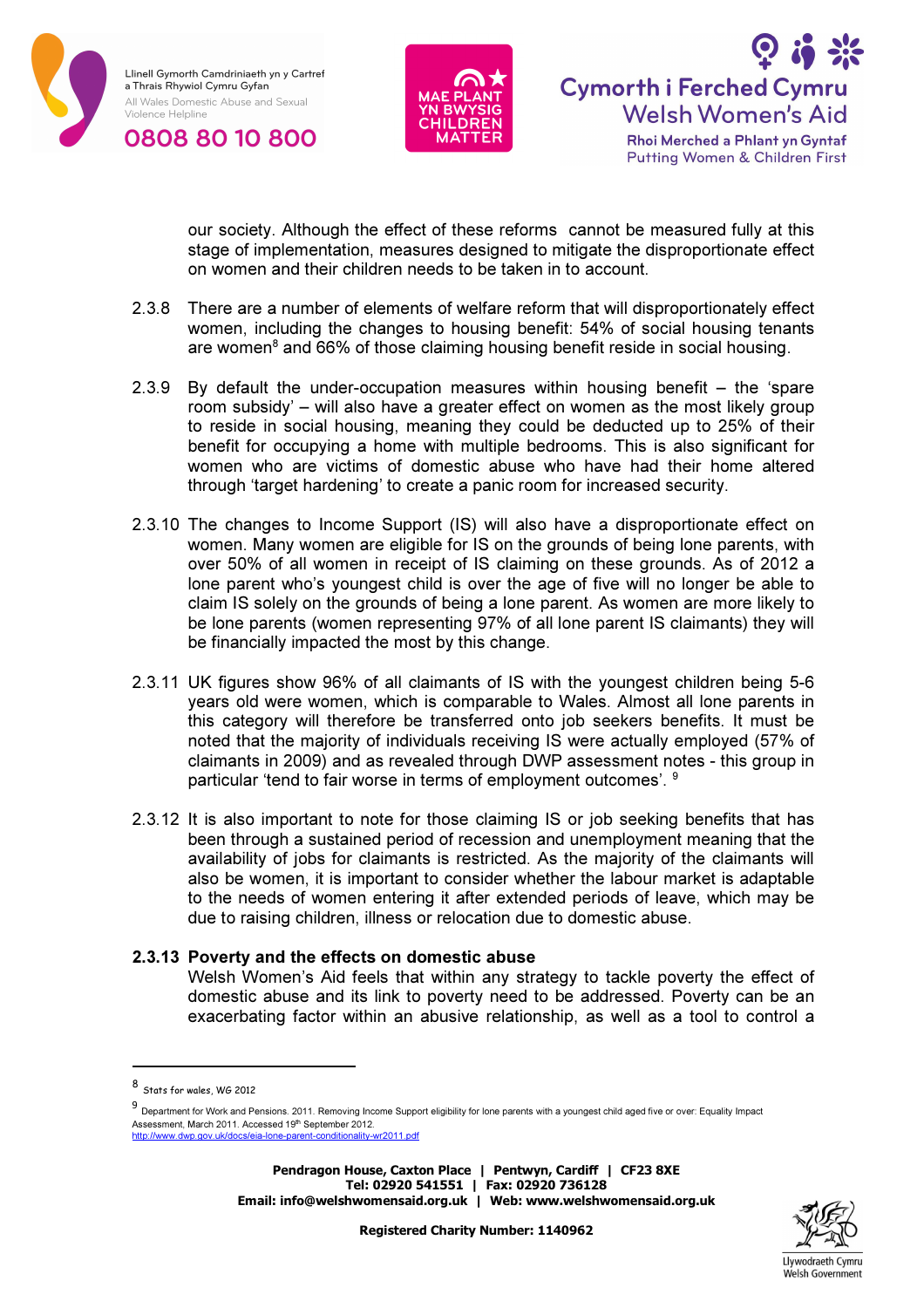





victim or a result of leaving an abusive partner. This link is not prioritised in current strategies, yet is a vital factor.

- 2.3.14 Poverty and financial issues within a household are not a cause of abuse, but can exacerbate abuse and keep women trapped in violent relationships. The fear of coping alone, being unaware of welfare and benefits they are entitled too and not having enough money to pay for transport to support services are all reasons why women may continue to stay in abusive relationships. These issues therefore need to be addressed and prioritised within any tackling poverty strategies<sup>10</sup>.
- 2.3.15 Keeping women in poverty and controlling the financial state of the household is an acknowledged tool to controlling a relationship, ensuring the woman has no means to leave forms part of the coercive control adopted by perpetrators of domestic abuse, which significantly escalates the risk of harm for victims. This can have horrific consequences on women and their children. A recent Women's Aid Federation of England report into financial control showed a number of women getting in to huge amounts of debt, unable to feed and clothe their family  $\alpha$  adequately because of their partners control over finances<sup>11</sup>.
- 2.3.16 The long term effects of financial control by perpetrators of domestic abuse can exacerbate a woman's state of poverty dramatically<sup>12</sup>.
	- a. It can impact her current employment status, i.e. through ill health, being forced to leave work by a partner or having to relocate for safety and unable to maintain employment;
	- b. Impact on future employment i.e. through ill health, disability, interruptions in her career and homelessness;
	- c. Having been left with debt;
	- d. Lack of credit history;
	- e. Costs associated with domestic abuse i.e. legal costs, legal protection proceedings, divorce, child care, moving costs and loss of possessions;
	- f. Possibility of no recourse to public funds such as asylum seeking women.
- 2.3.17 Women who escape domestic abuse will therefore often continue to experience poverty, and those who did not suffer financially whilst in the abusive relationship could subsequently suffer. Due to this, a preventative approach to domestic abuse through investment in Respect accredited perpetrator programmes would be of benefit to the poverty agenda as confirmed recently through the Mirabal Research.<sup>13</sup>
- 2.3.18 Single parent families are at greater risk (on average) of poverty than two parent families and women are on average 28% worse off immediately after separation/divorce<sup>14</sup>. Changes to benefits and tax credits, as well as effect on



<sup>10</sup> Women's Aid report 'Domestic Abuse and Financial Abuse; An overview. Page 18 Accessed at www.womensaid.org.uk/core/core\_picker/download.asp?id=3607  $11$  Ibid.

 $12$  lbid, p20.

<sup>&</sup>lt;sup>13</sup> https://www.dur.ac.uk/criva/projectmirabal/<br><sup>14</sup> Ibid, p21.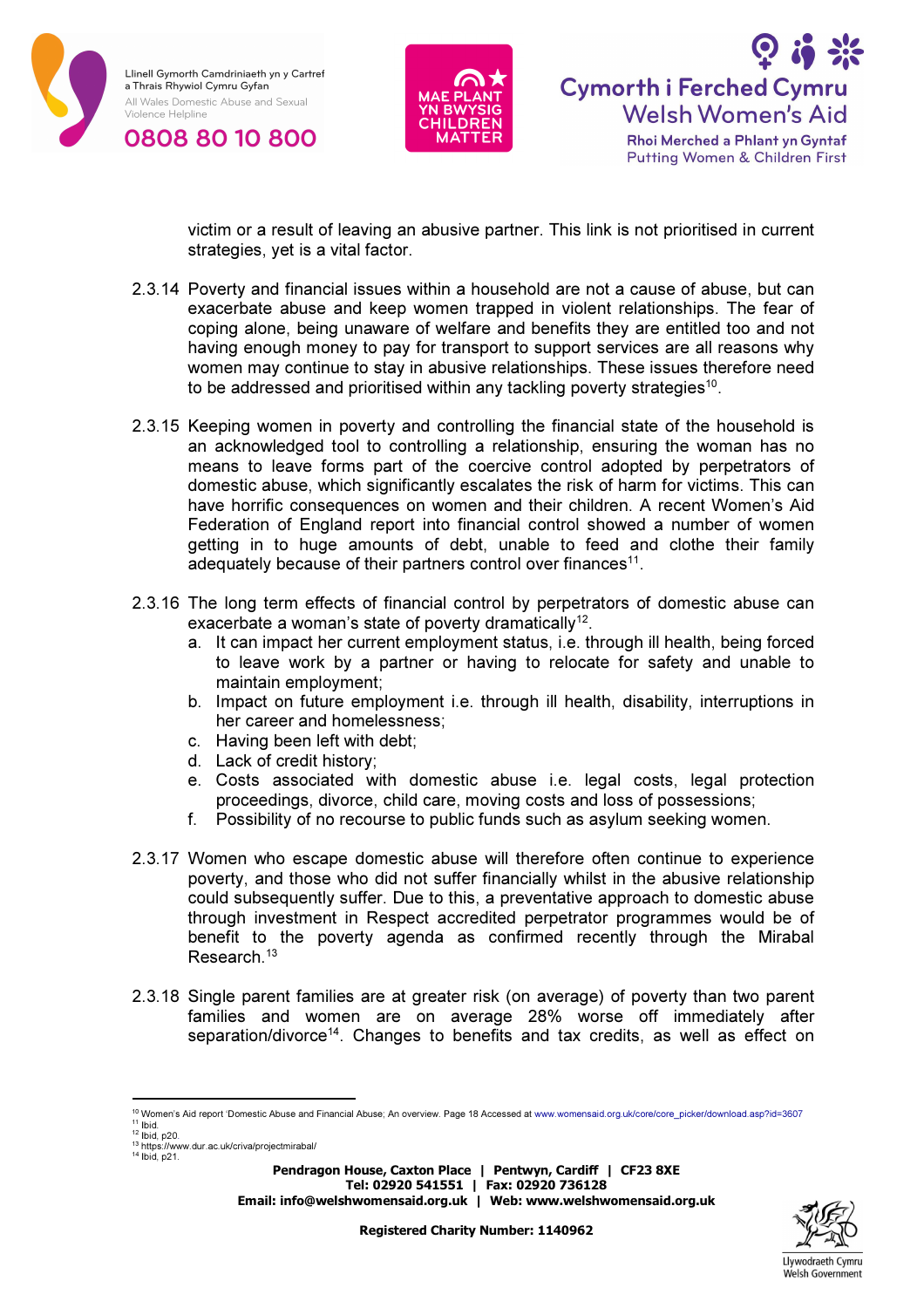





ability to work full time will also have an effect, heavily exacerbating poverty within households.

- 2.3.19 Children of survivors, by effect of the family finances, are also forced to live in poverty after leaving a domestic abuse situation. They are less likely to be in a position to afford to participate in after school activities, sport clubs and holidays. They are less likely to access computers and the internet, which could affect school work in comparison to other children. The basic extracurricular activities aimed at developing young people's experiences and skills may be non-existent, leaving them less developed and more isolated from their peers<sup>15</sup>.
- 2.3.20 Women are more likely to go without basic necessities in order to provide and enable their children to have more. Statistics on family poverty from the Fawcett Society and the UK Women's Budget Group have shown how the 2011 budget and impact of welfare reform has fallen more heavily on women than on men and has increased women's and single parent's poverty generally<sup>16</sup>.
- 2.3.21 The impact of domestic abuse on a woman and her family is heavily affected by poverty and financial exclusion. Any poverty strategy needs to focus on prevention of domestic abuse and other forms of violence against women and ensure women are able to live independently and support their families.

#### 2.3.22 Programmes designed to mitigate poverty

In light of the evidence demonstrated in the previous section demonstrating the links between those within poverty who suffer domestic abuse, as well as the implications domestic abuse has on a child's educational development and over all well-being, Welsh Women's Aid would like to see a number of domestic abuse prevention services acknowledged and resourced in any anti-poverty strategy

- 2.3.23 The Children Matter team managed by Welsh Women's Aid have developed STAR (Safety, Trust and Respect) suite of services, aiming to support children and young people who are affected by domestic abuse, ensuring they can access to consistent high quality services. It also enables children and young people to develop respectful relationships in their own lives, preventing abuse in future relationships
- 2.3.24 The project works with partner organisations in the delivery of services, enabling access to consistent support across Wales and increasing awareness of domestic abuse and its impacts. STAR is now delivered in all 22 Local Authorities across **Wales**
- 2.3.25 As discussed the consequences of domestic abuse are often devastating and long term, affecting the physical health and mental well-being of children, young people and their families. At the same time, its ripple effects compromise the social development of children in the household; the family as a unit; the communities in
- $15$  Thid.

Pendragon House, Caxton Place | Pentwyn, Cardiff | CF23 8XE Tel: 02920 541551 | Fax: 02920 736128 Email: info@welshwomensaid.org.uk | Web: www.welshwomensaid.org.uk



<sup>16</sup> Fawcett Society 2008 see fawcettsociety.org.uk/index.asp?pageID=658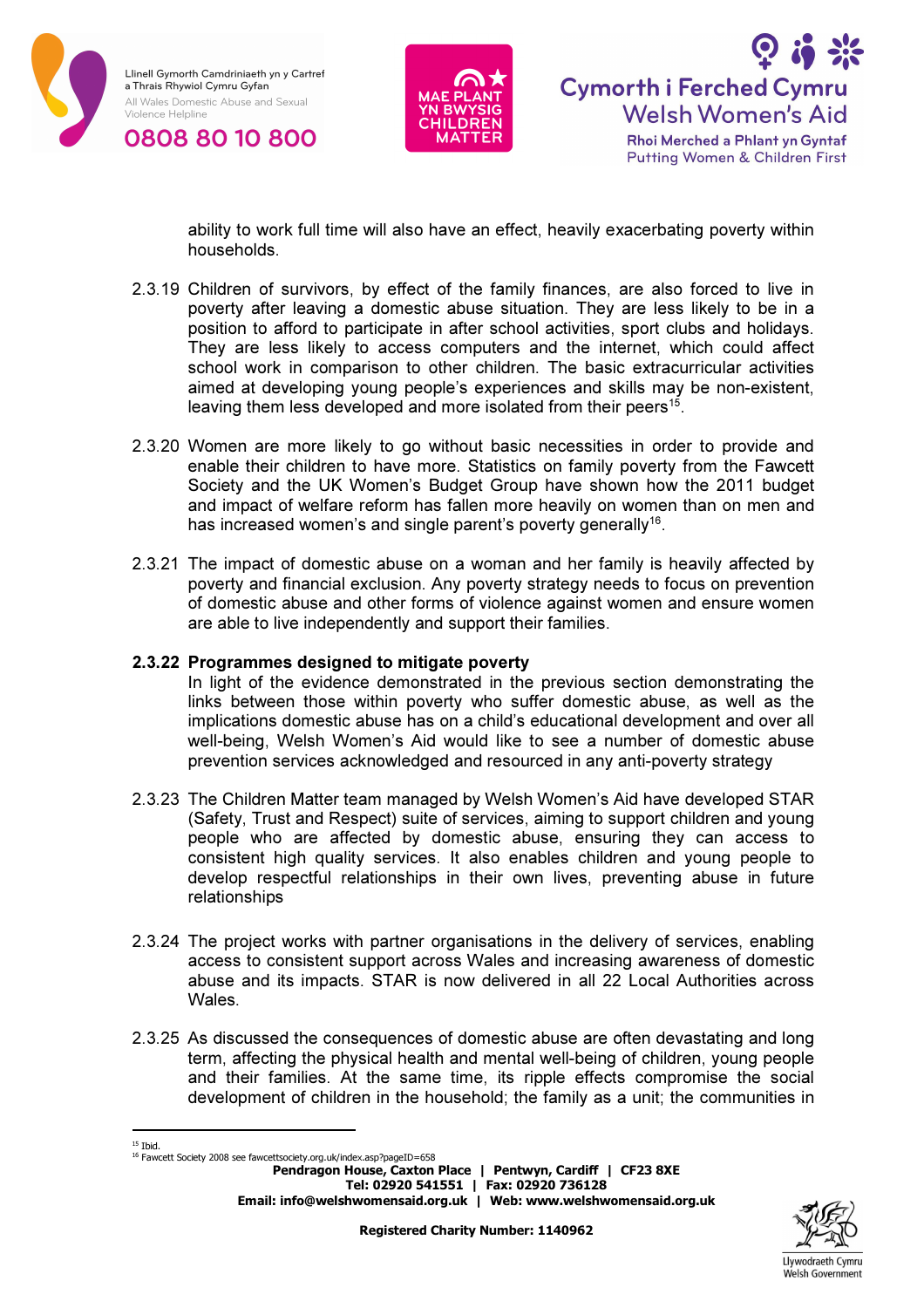





which they live; school attainment and, society as a whole. The STAR services are offer a range of programmes that builds resilience and recovery, and would support poverty prevention initiatives in every area of Wales.

- 2.3.26 Recognition for the effectiveness of accredited community perpetrator programmes is also essential to prevention of domestic abuse related poverty. The recently published Mirabal research undertaken by the Durham and London Metropolitan Universities suggests domestic violence perpetrator programmes (DVPPs) could play an important role in the quest to end domestic violence.
- 2.3.27 The study found that before attending the programme a third of men made women do something sexual they did not want to do but none did so after taking part in the programme (30 per cent to zero). In the same way, cases of the men using a weapon against their partner reduced from 29 per cent to zero.<sup>17</sup>
- 2.3.28 Far fewer women reported being physically injured after the programme, with 61 per cent before compared to 2 per cent after. Over half of the women reported feeling 'very safe' after the programme, compared to less than one in ten before the programme (51 per cent compared to 8 per cent).
- 2.3.29 Welsh Women's Aid is encouraged by the number of strategies initiated by Welsh Government to tackling the root causes of poverty in Wales, but would like to discuss the effectiveness of the 'Flying Start' programme and some concerns that have been expressed by specialist services delivering support to women and children fleeing domestic abuse.
- 2.3.30 The Programme, where it operates, has positive outcomes and is effective in supporting many women who have suffered domestic abuse in accessing childcare whilst they seek support and training. The programme reduces the risk of financial exclusion and our members in geographic locations where service users are able to access Flying Start feel this is a very benefice.. it is worth noting that this scheme is only offered on a geographical basis and this causes many barriers in terms of access. For example, if a woman has previously accessed Flying Start before fleeing domestic abuse/moving home/entering refuge, her continued Flying Start support then depends solely on where she relocates to, and disregards her level of need (which is likely to be higher having left a partner), progress made with Flying Start support, or her situation.
- 2.3.31 During this consultation, we worked with member groups to gain their experience of Flying Start and the impact it has on the women and children they work with. A stark example of the barriers service user face in getting out of poverty, can be seen through Women's Aid RCT who report 'The biggest difficulty we have is that none of our refuges are situated in Flying Start areas so we are always struggling with accessing resources for families who are currently in refuge.' Women's Aid RCT also highlighted the difficulty families experience when they have previously been able to access Flying Start, but have all support withdrawn due to a change

Pendragon House, Caxton Place | Pentwyn, Cardiff | CF23 8XE Tel: 02920 541551 | Fax: 02920 736128 Email: info@welshwomensaid.org.uk | Web: www.welshwomensaid.org.uk <sup>17</sup> https://www.dur.ac.uk/criva/projectmirabal/

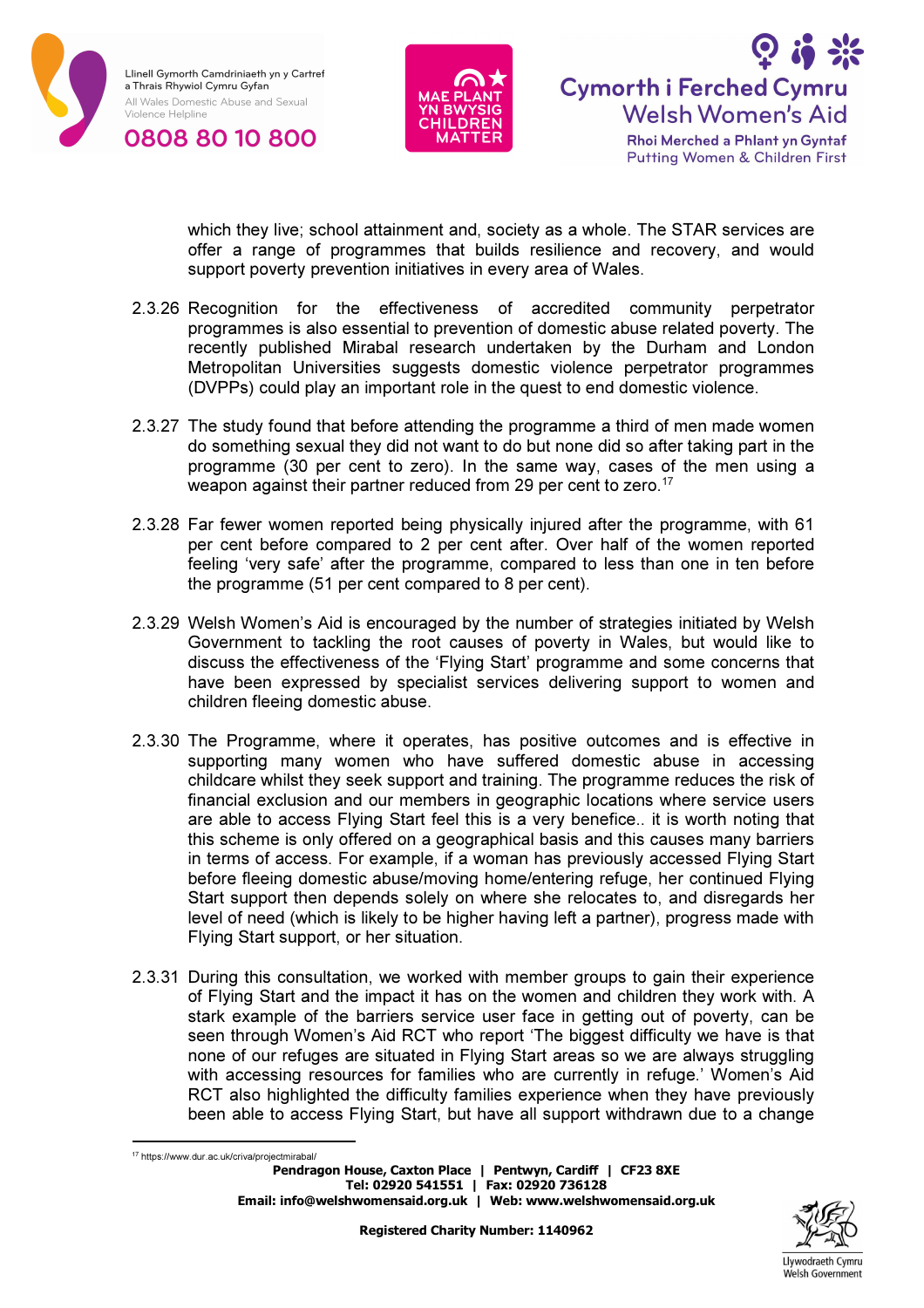





in address. The postcode lottery also has an impact on child care, which can be lost when moving from a Flying Start area to an area without the services.

- 2.3.32 Another aim of Flying Start is to increase access to the Health Visiting Service, which is crucial when reaching women suffering from violence against women. It is important to ensure all women, despite where they live, have regular visits from Health Visitors trained in spotting the signs of domestic abuse and are able to support women in need of services. Appointments with professionals such as health visitors may be the only time a women is able to be alone and able to disclose or discuss anything she is going through and mitigate her risk of poverty. This valuable service should not be dependent on where you live.
- 2.3.33 Welsh Women's Aid would like to discuss adjustments to the programme with Welsh Government to ensure that those most in need of the service are able to access it.

#### 2.4 Are you content with the collaborative approach we set out for tackling child poverty in Wales?

- 2.4.1 Welsh Women's Aid are pleased to see a collaborative approach taken to tackling child poverty, with acknowledgement for the role of the third sector as key stakeholders in supporting those effected by poverty as well as leading the prevention agenda.
- 2.4.2 Due to the intersectionality of poverty and domestic abuse, Welsh Women's Aid recommends that domestic abuse specialist support services are identified as key partners in local and national collaborations to end child poverty. As such, they should be essential partners when discussing programmes and opportunities for mitigating the effects of poverty at a local level.
- 2.4.3 Domestic abuse has a hugely detrimental effect of women and children and their risk to poverty, effecting their work or school attendance, development etc. It is therefore imperative that specialists in violence against women prevention and the preventative measures they have designed should be utilised.

#### 2.5 Do you agree with the proposals we have set out under next steps?

- 2.5.1 Welsh Women's Aid agrees with the proposals outlined for next steps. Welsh Women's Aid does not believe that domestic abuse is caused by poverty, but acknowledges that it can be an exacerbating risk factor, as well as being used as tool to maintain power. Therefore, mitigating the effects of poverty in Wales could also act to reduce domestic abuse incidences.
- 2.5.2 Welsh Women's Aid also agrees with the Welsh Government's commitment to increase the number of children benefitting from the Flying Start programme. As

Pendragon House, Caxton Place | Pentwyn, Cardiff | CF23 8XE Tel: 02920 541551 | Fax: 02920 736128 Email: info@welshwomensaid.org.uk | Web: www.welshwomensaid.org.uk